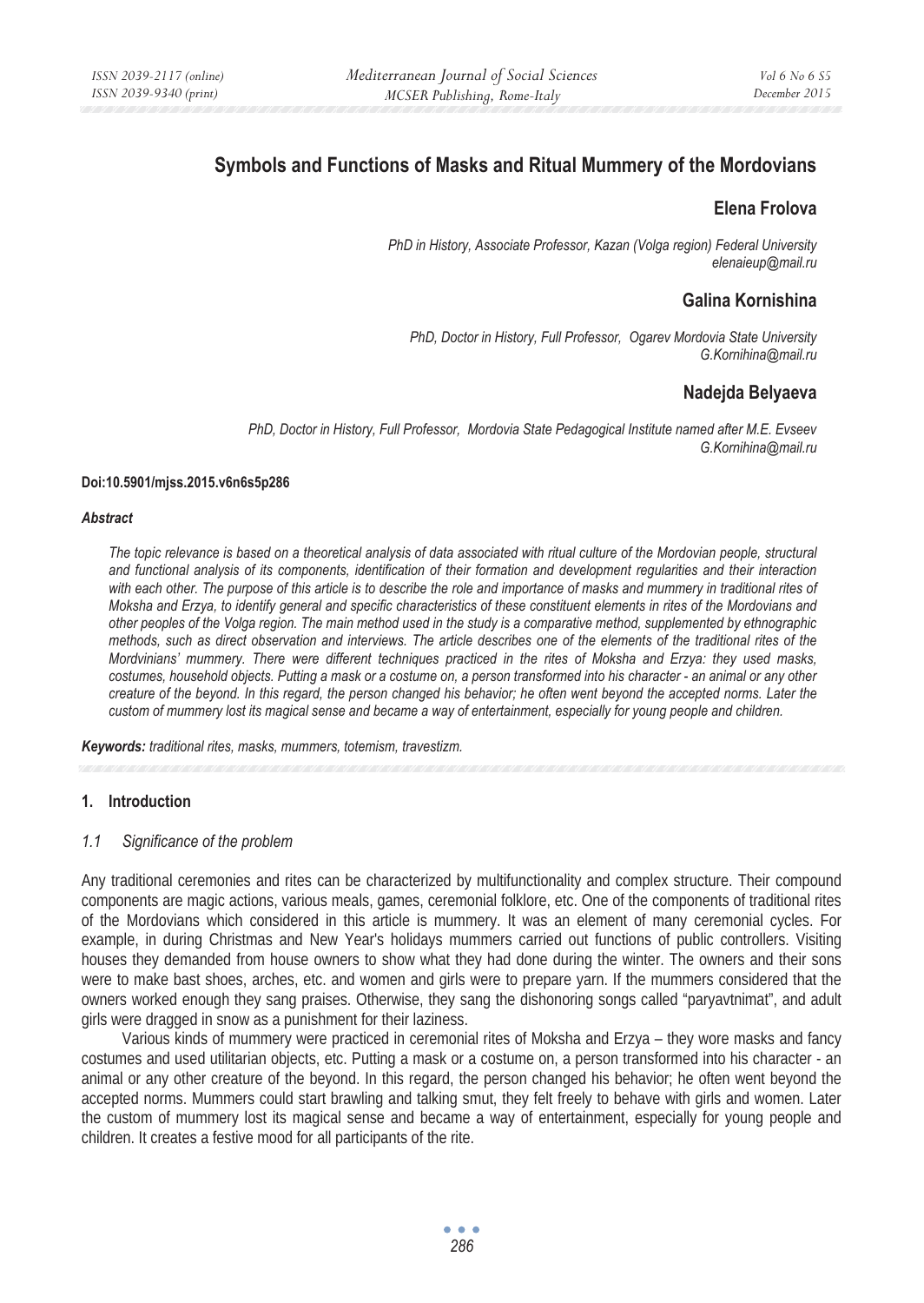### *1.2 The status of the problem*

Researchers offer various hypotheses for origins of the mummery custom. Thus, representatives of the mythological school of Ya. Grimm, V. Mannkhard, M. Müller considered that masks (mainly the masks of animals) are ceremonial elements, an embodiment of the "heavenly" animals: thunderclouds, sun and planets (J.Grimm, 1835; W. Mannhardt, 1866-1867; M. Müller, 1856). Nowadays this point of view is considered as archaic and practically none of modern scientists share it. Ritual masks were considered also as remnants of totemic ceremonies or an embodiment of ancestral spirits; some scientists believe that they also had certain magic functions. In particular, they arrogated the ability to increase the fertility to images of highly productive animals such as a goat, a bull, a horse. This custom is interpreted also as the remains of the secret unions (generally male ones), which are still instant for some peoples of Africa, Oceania, South America. Thus the main reason why the masks were used was to intimidate women and children. It should be noticed that this custom of intimidation of children existed also in ceremonial culture of the Mordovians. Elderly respondents say that mothers in order to calm down their naughty children, used to tell them: "Don't be naughty or mummers will come!" Children were really afraid of the mummers and were hiding out from them (Kornishina, 2011).

## **2. Methods of Research**

Theoretical basis of the present research is a comparative method which gives the opportunity to provide a stage-bystage historical research of the ceremonial complex, to understand how innovations appear, to define a basis and initial value of its structural components, their interaction and trends of development. Though this method can not always apply for the absolute accuracy and reliability as it always includes a hypothesis and a subjective sentiment but in a certain degree it can be justified by a motivation to recreate a complete picture of the Mordovian traditional and ceremonial culture. This method allows us to compare the studies of ceremonial elements of the Mordovians and other peoples of the Ural-Volga region. The comparative method has been supplemented with filed methods. Field researches were conducted by the authors in the Moksha and Erzya villages of Orenburg, Penza, Samara regions and the Republic of Mordovia. During the field work the authors also used the methods of direct supervision and interviewing.

### **3. Results and Discussion**

### *3.1 Types of masks in ceremonial culture of the Mordovians*

There are different types of masks spread among the Mordovians. Quite often so-called "frightening" masks were used during the Christmas-tide. Usually they used bast, paper and carton to make horns or a big nose, those masks were called "chamaks". Sometimes people painted the masks in a black color or simply smeared their faces with soot. The pumpkin was also used as a material for the "frightening" masks. They hollowed a pumpkin out and cut the slits for eyes and a mouth. Then they could put the pumpkin upon their head or just carried it in hands. In that case they lighted a candle inside the pumpkin.

According to many researchers these masks were a personification of the spirits of the dead. That is why they appeared in the ceremonies which were carried out at the beginning of a new year. As the matter fact according to national believes the wellbeing of people in a coming year depended on the favor of their ancestors. From this point of view S.A. Tokarev explained the reason why masks and faces were colored black. He considered that this color symbolizes death, the beyond world, and the custom of coloring faces black was the easiest way to represent people as their ancestors (Tokarev, 1983). Some scientists believe that the frightening masks helped the people wearing them to draw together with otherworldly forces which were gaining strength in New Year's Eve. "Drawing together" with them a person tried to protect himself from their bad influence.

Animal masks, especially horse and bear masks were widespread among the Mordovians that was connected with their totemic views (their belief in the supernatural relationship existed between a certain group of people and species of animals, plants, etc.). The similar connection can be observed, for example between a person and a bear who was traditionally considered as symbol of good. According to national beliefs the bear is a helper and a guardian for people because it is their relative, their congener. Bears are mentioned in many songs, legends and fairy tales of the Mordovians. That is why bear skulls were often utilized as a talisman to protect from the "evil spirit": they were kept in household areas, stables, apiaries, etc. Those who didn't have bear skulls, had to bring a live bear to their yards and pay money to the bears' owners. If a bear took a firm stand and didn't want to enter someone's yard, they believed that the evil spirits were inside.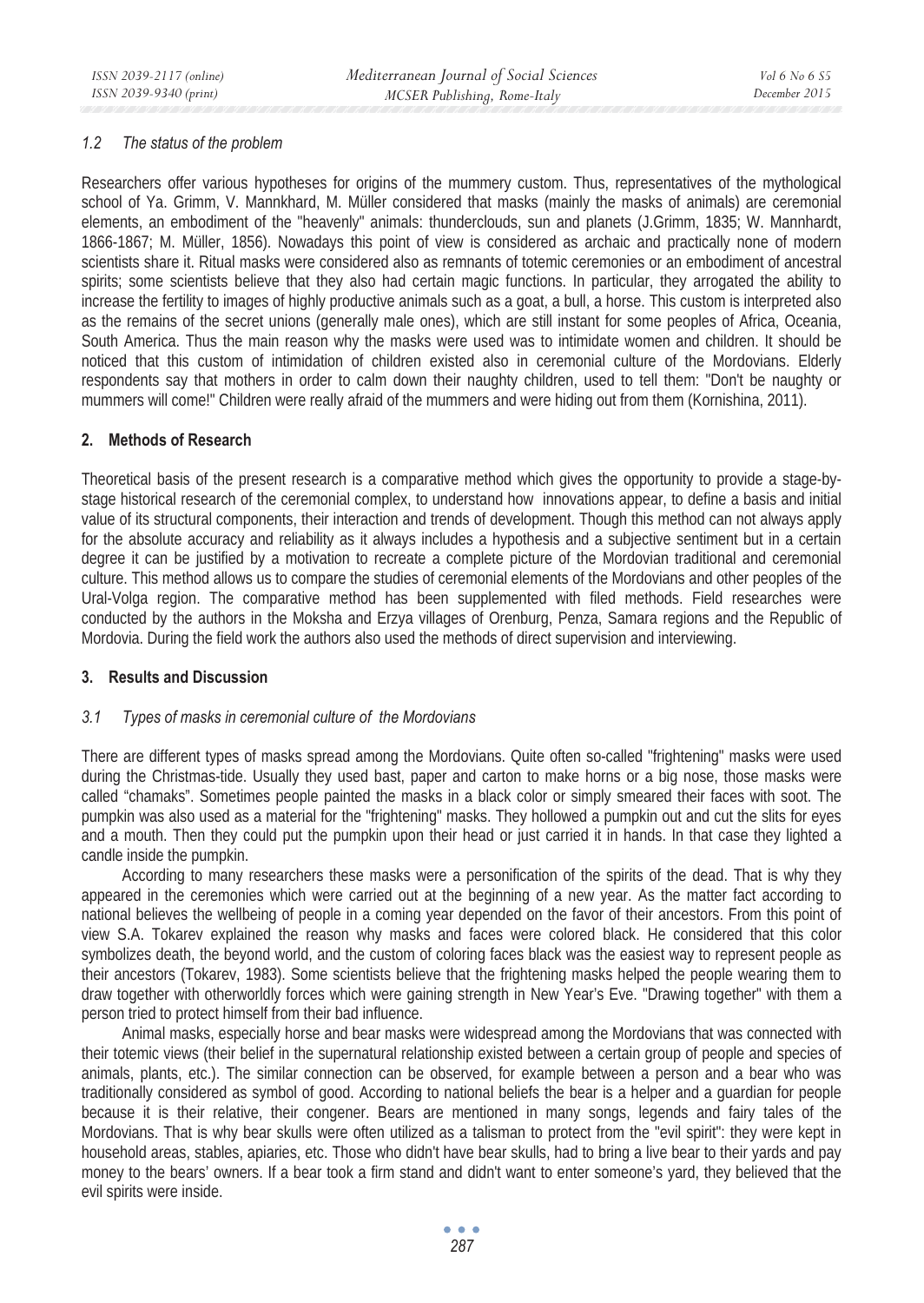#### *3.2 The images of a bear and a horse*

Bears were widely honored by other peoples. So, the Mari, the Khanty, the Mansi associated the bear as a symbol with successful hunting, fertility of soil and large family. The Udmurts called him "an old man" and considered that the bear was able to punish angry people who hurt their relatives. In Karelian folklore the bear was often a protector of a positive character. Russian peasants used bear wool to scare the brownie from their homes.

The image of the bear (an ofta, an ovta) also presented at the Mordovian wedding. Usually it was represented by a woman who was wearing a fur coat and a fur cap which were turned inside out. The "Bear" met a just-married couple at the groom's house, sprinkled them with hop and wished the young wealth, force to the groom and fertility to the bride. This custom remains among the Mordovians up to date though its initial meaning was forgotten. Elderly respondents explained it as follows: "The custom shows that the married life is as difficult as the bear's life". Now such mummery is often a motive for jokes and fun. For example, among the Mordovians of Samara region a woman representing a bear right after a young couple brings water (another wedding tradition), "sits down" on a stick and "goes" to bring water. When guests ask her: "What are you doing?" She answers: "All water of a young wife has been spilled, I will bring more".

Horses were also honored among the Mordovians. They believed that sorcerers and evil forces were afraid of horses. That is why on the Epiphany Day when people were casting the evil out, they arranged horses riding. They believed that by doing it they broke legs of the evil ghosts. Other peoples also associated horses with similar qualities. For example, the Udmurts sacrificed a horse to the god of disease (Chara) in order to throw off illnesses.

#### *3.3 Costumes of mummers*

Thus, the costumes of mummers were compound. The main characters of this or that ceremonial action, as a rule, put on other elements of clothing along with a certain mask. Except earlier mentioned fur coats, they could also wear old caftans, various hats, etc. For example, a costume of a Pokrov-baba, the woman who was considered as an embodiment of Pokrov holiday, consisted of a face mask, and also a fur coat turned inside out, bast shoes and a beard made of a bunch of hemp. The sweeper or a broom were also obligatory attributes of this character. The ritual cleaning of premises before winter when people started spending the most part of time in their houses was the main function of Pokrov women. When visiting her neighbors the woman (usually elderly) played the role of the Pokrov woman: she was sweeping walls and a ceiling up, as if she was cleaning them of spiders, cockroaches, and wished health and prosperity to hosts. The hosts rewarded the Pokrov woman and usually gave her pies, pancakes, etc.

While the Pokrov woman and most of Christmas characters had masks and special costumes, people representing Spring and Easter simply put on festive clothes without any elements of mummery. Though sometimes their costumes had details distinguishing them from other participants of ceremonies, for example a big wreath of Spring. In some places people chose a girl (of 7 – 10 years) as a personification of Spring and her clothes were decorated with shawls. Costumes of youth groups' leaders (such as andyamo, atamanka, pokshket, pryavt) also had distinctive elements. So, the head of a youth group which went around the houses that was a tradition on the second day of Easter, carried a special hat made of straw in the form of a yurta with about height of an arshin. The head of a maiden holiday of Piwan kudo in the Kochkurovsky district of Mordovia, unlike the other participants, didn't wear a maiden frontlet, but a hat of a married woman.

Sometimes the main holiday characters wore items of traditional clothing which are not used now. For example, leaders of a maiden holiday wore ancient shirts "pokay" when they had already become a rarity. Sometimes the ancient clothes were brought simply ahead of ceremonial processions. In the beginning of the XX century the Mordvinian girls of Stavropolskiy and Bugulma districts of Samara province carried a pokay with themselves during processions around houses for Easter. Before the Trinity when girls took part in processions, little girls were going first and had a decorated necklace, a karkstama (waist decoration) and their leader's "pryavt teyper" (lit. main girl decoration) in their hands. It was decorated with wool, beadwork, coins and squirrel tails.

Often straw of cereals and grain crops were used as a part of a costume, as it was the ancient symbol of fertility among many peoples. Mummers were wearing straw belts, filled their clothes with straw, made straw capes and hats. For example, a man pretending to be a sow in the Christmas game "exile of pigs" filled his caftan with straw.

Various greens which represented a spirit of vegetation were one of basic elements of clothes of people, who took part in spring and summer ritual ceremonies. Such ceremonial characters as Spuzhalat and Kalinat sewed grass and a branch on their heads and fern leaves to their costumes. Vir lomat' (forest people) and Viryavat (forest women) were entangled by vegetation from feet to the head. These characters often scattered flowers and branches of trees on a grain field to increase its fertility.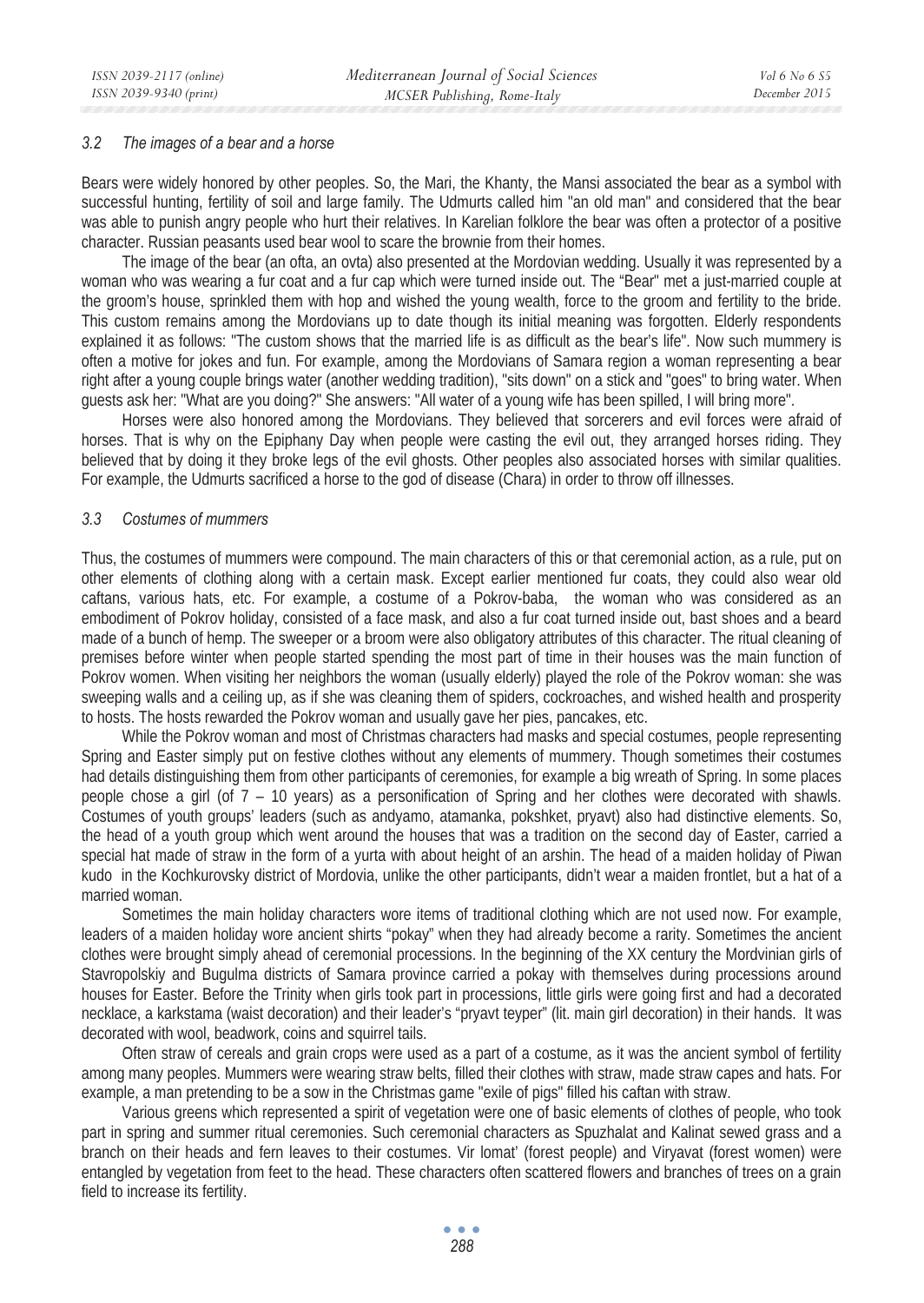| ISSN 2039-2117 (online) | Mediterranean Journal of Social Sciences | $Vol 6$ No $6S5$ |
|-------------------------|------------------------------------------|------------------|
| ISSN 2039-9340 (print)  | MCSER Publishing, Rome-Italy             | December 2015    |

Decorating costumes of ceremonial characters with branches, herbs and flowers, occurred among different European nations. On the Balkans, for example, the custom of calling for a rain was widespread. During the ceremony a girl who was wrapped up in greens (the peperuda or dodola) was poured over with water. Images of so-called "wild" people wrapped up in flowers and branches are known among the Germans and the Austrians. They presented at all holidays and represented the dying and reviving vegetation deities (they were caught in the woods, "killed" and then they "revived").

### *3.4 Travestism and ritual nakedness*

During various holidays and ceremonies among the Mordovians such type of mummery as travestizm was also observed. For example, among the Mordovians of Samara region the leaders of a maiden holiday called atamanka, wore men's caps, long black caftans with red veils attached to their shoulders. This custom is common among many peoples. Researchers put forward some explanations of this custom. One group of them considers that people put on clothes of the opposite sex "to mask", to change their faces. According to the others (for example, G. Bauman) – the practice of travestizm is generated by spontaneous aspiration of people to raise their sexual potentiality through which they can influence on fertility of fields and cattle (Baumann, 1955). Detailed manifestation of travestizm can be observed with an example of one of the maiden holiday ceremonies. On one of its stages two girls who were dressed up as guys ("Cossacks") were sent to pasture village cattle. "Cossacks" wished the cattle and the soil fertility and health.

Travestizm was also observed during processions of Christmas-tide. The ceremonial procession was headed by masks of Roshtuva babat (Christmas old women), their roles were played by a guy and a girl. The guy put on a women's shirt, women's whist ornament – pulay and Kokoschka on his head and the girl dressed up as a guy. Girls, the leaders (andyamo) were also wearing male clothing during a celebration of the Trinity in the Erzyas' Pavlushkino village of the Samara province. This custom was also observed in the village of Orkino of the Saratov province. Ceremonial change of sex was also peculiar for such characters as the Bride, the Groom, Ded (Grandfather), Babka (Grandmother), the Shepherd, etc. Carriers of these masks played various comic sketches. For example, during the spring farewell ceremony Ded and Babka played a quarrel, imitated labor processes: the grandfather was "spinning" bast shoes, the Grandma was "embroidering". Nowadays travestizm elements may also be found in a wedding mummery. So, in a group of the bride's relatives who go to the house of the groom to look for "yarka" on the second day of wedding, women wore men's clothing and men wore female clothing.

Ceremonial nakedness was also practiced among the Mordovians. So, while sowing flax sowers didn't put trousers on. They asked Paksya ava (a field deity) to make more flax "for trousers". When sowing hemp sowers were in ragged shirts asking their gods to provide a good harvest of this culture "for new shirts". In these cases nakedness had, probably, the producing value: the idea of soil fertility was connected with human fertility, thier reproducing abilities.

It is possible that the same reason was the basis of the custom described by P. I. Melnikov. The main point of that custom was that married women or girls during collecting food from public prayers had to be semi-naked. Here is an example how the preparations for rural prayer Vel ozkz took place. When collectors entered a house, "married women of a family stood in front of them, turning their backs to a door. Their shoulders and breasts were naked … the senior married woman took for tapes a bag with flour, showered it through the head back on her naked shoulders and without looking back … moved back to the door. When she came to collectors, parindyait (one of the heads of the procession) put sacred parka to her back, and yanbed took a bag with his one hand and slightly pricked the woman's naked shoulders and back with the other hand. After that he cut the tapes off and the bag fell in parka, but the ends of tapes remained in women's hands. She went back to a table, without looking back. Then another girl went to the collectors in the same way with the other bag, then the third with the third bag, etc. If there was only one married woman in a family, she carried all prepared bags one by one in a way described above." (Mel'nikov, 1981).

Ritual nakedness was also used in the apotropaian ceremonies which were held to protect crops, people, cattle from any misfortune or illness. For example, in order to preserve their health and as treatment from infertility and other illnesses, naked women ran on a dewy grass on the Whit Monday. During Tasta ozks (exiles of a locust), two or three young girls representing "locust" were to hide naked in crops. The participants of a ceremony of plowing around (per'f keryam, pir' keryamo) hold on during locust epidemics were also naked. By the end of the XIX century the custom of nakedness, in this case, was replaced by a custom of wearing shirts only, without any belts and being barefooted. The similar phenomenon is also observed in divination ceremonies. From the end of XIX to the beginning of the XX century women and girls usually went to tell fortune in their underwear shirts and also without any belts with flowing hair. But probably by analogy with other European people, naked divination traditions were more archaic. Thus, ritual nakedness consisted of two elements: it protected from otherworldly forces, and on the other hand, it helped to draw together with